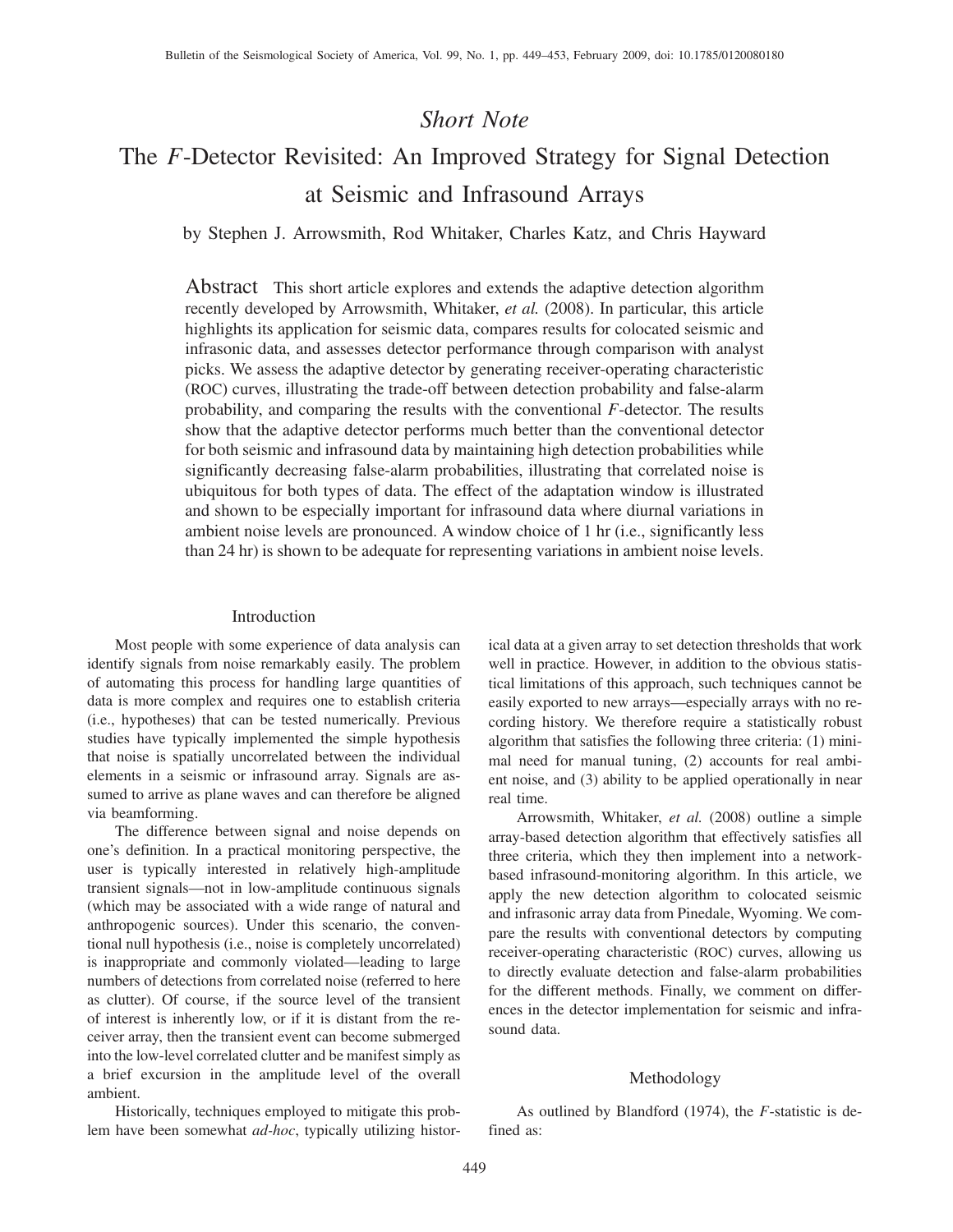$$
F = \left(\frac{J-1}{J}\right) \frac{\sum_{n=n_0}^{n_0 + (N-1)} [\sum_{j=1}^J x_j(n+l_j)]^2}{\sum_{n=n_0}^{n_0 + (N-1)} (\sum_{j=1}^J \{x_j(n+l_j) - [\frac{1}{J}\sum_{m=1}^J x_m(n+l_m)]\}^2)},\tag{1}
$$

where J is the number of sensors,  $x_i(n)$  is the waveform amplitude of the nth sample of the mean-free time series from sensor j,  $l_i$  is the time-alignment lag obtained from beamforming,  $n_0$  is the start sample index for the processing interval, and  $N$  is the number of samples in the processing window. Shumway et al. (1999) showed that in the presence of correlated noise, the F-statistic is distributed as  $cF_{2BT,2BT(N-1)}$ , where B is the bandwidth of filtered data<br>in the processing window T. N are the number of arroy alg in the processing window,  $T$ ,  $N$  are the number of array elements, and  $c$  is given by:

$$
c = \left(1 + N \frac{P_s}{P_n}\right),\tag{2}
$$

with  $\frac{P_s}{P_n}$  denoting the correlated-noise power to uncorrelatednoise power ratio (Shumway et al., 1999). Ideally, the processing window, T, should be the same as or similar to the time duration of the transient signal,  $\Delta T$ . In practice, this is not always the case, and if we would like to detect every signal present in the data we may need to process each record a few times using different processing time windows (and frequency bands). Arrowsmith, Whitaker, et al. (2008) showed how this theoretical framework could be implemented into a practical network-monitoring algorithm for infrasound data. In essence, we can estimate  $c$  by fitting the observed distribution of  $F$ -statistics in a given adaptive time window (w) to the theoretical distribution  $(cF_{2BT,2BT(N-1)})$ <br>by finding the value of a that aligns the peaks of both disby finding the value of  $c$  that aligns the peaks of both distributions. We then apply a standard  $p$ -value threshold to find detections with a specified statistical significance. A new value of  $c$  is then computed for the next subsequent adaptive time window (w), allowing for adaptive compensation of temporally variable noise. We comment in detail on the choice of  $w$  in the following.

Constructing ROC curves is a standard practice for assessing detector performance (e.g., Johnson and Dudgeon, 1993). ROC curves allow us to evaluate the trade-off between the detection probability  $(P_D)$  and the false-alarm probability  $(P_F)$  for a range of detection thresholds. They also allow for direct comparison between the performances of different detectors, provided that all of the detectors are applied to the same set of input processes.

For real datasets, ROC curves can only be estimated because we must make a priori estimates of signal start and end times. In practice, this is very difficult and relies on the judgment of an analyst. However, as outlined in the Introduction, analyst picks are typically more reliable than automatic picks. Thus, it is reasonable to use analyst picks as a priori information to estimate ROC curves for automatic detection algorithms. For a given set of analyst picks, we can estimate  $P_D$  and  $P_F$  as follows:

$$
P_D = \frac{\text{number of detected signals}}{\text{total number of signals}},
$$
\n
$$
P_F = \frac{\text{number of noise detections}}{\text{total number of detection intervals during noise}}.
$$
\n(3)

# Test Dataset

In this study we have chosen to use data from colocated seismic and infrasound arrays in Pinedale, Wyoming (see the Data and Resources section and Fig. 1). This unique dataset allows us to directly compare detector performance for seismic and infrasonic data. We have selected one full day of data for this study: 6 November 2007 (Fig. 2). The choice of day is influenced by a previous study (Arrowsmith, Hedlin, et al., 2008), which that found mining explosions from the Powder River basin could be detected infrasonically at Pinedale during the wintertime.

#### Results

Seismic and infrasonic data, shown in Figure 2, were picked by an analyst (in the 1–5 Hz frequency band). A total of 47 seismic events and 22 infrasound events were identified, for which start and end times were manually picked. The data were also processed with two detection algorithms: the previously described adaptive  $F$ -detector and the conventional F-detector (which assumes purely uncorrelated noise). In each case, we first apply a standard  $F-K$  analysis. An  $F-K$ spectrum is computed for a moving time window, providing the back azimuth and phase velocity of the maximum beam as a function of time. For each time window, the detection statistic (equation 1) is applied for the maximum beam (i.e., the values of  $l_i$  in equation 1 are directly obtained from the  $F-K$  analysis). Data were processed with the following parameters: time window is 10 sec, overlap is 50%, filter band is 1–5 Hz, and slowness parameters are  $-40$  to 40 sec/deg<br>(seismic) or  $-400$  to 400 sec/deg (infrasound). For details (seismic) or  $-400$  to 400 sec/deg (infrasound). For details<br>on the implementation of a standard  $F-K$  analysis, the reader on the implementation of a standard  $F-K$  analysis, the reader is referred to Rost and Thomas (2002). ROC curves for seismic and infrasound data were generated using equation (3) for the following *p*-value detection thresholds: 0.5, 0.6, 0.7, 0.8, 0.9, 0.91, 0.92, 0.93, 0.94, 0.95, 0.96, 0.97, 0.98, and 0.99 (Fig. 3). We experimented with varying the adaptive time-window (w) results obtained for  $w = 1$  hr and  $w =$ 24 hr that are shown in Figure 3.

An ideal detector would result in the following values:  $P_D = 1$  and  $P_F = 0$  (labeled in Fig. 3). The degree to which the ROC departs from the equality line  $(P_D = P_F)$ , shown by the dashed lines in Figure 3, measures the distinctiveness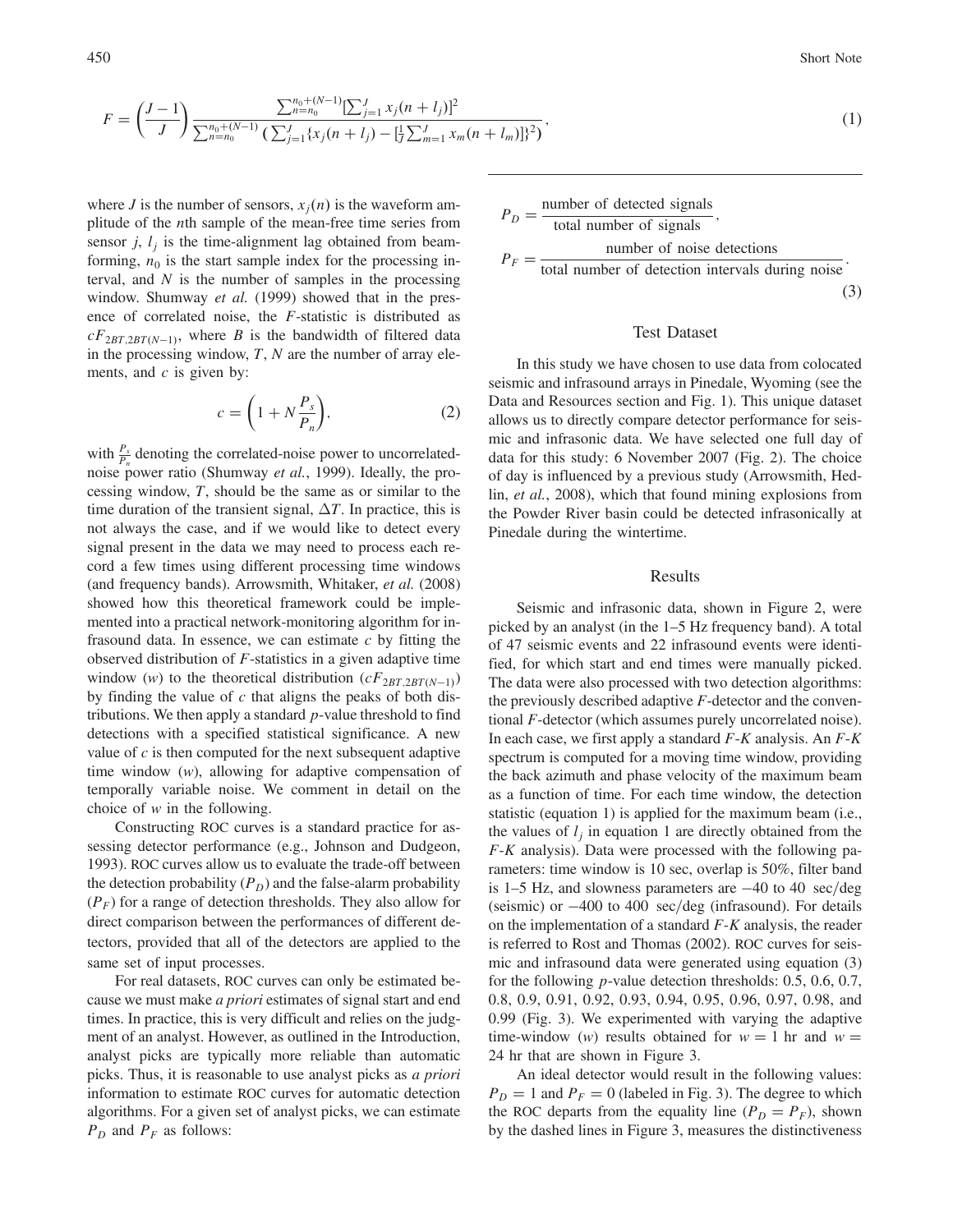

Figure 1. Map of the Pinedale seismic (filled triangles) and infrasound (open triangles) arrays.

of the two models  $(H0 = \text{noise and } H1 = \text{signal} + \text{noise}).$ Taking the results for  $w = 1$  hr first, it is clear that the adaptive detector performs much better than the conventional detector for both seismic and infrasound data. While both detectors have very high values for  $P_D$ , the conventional detector also has high values for  $P_F$ , indicating that large quantities of clutter are being detected. This is a direct consequence of the fact that the null hypothesis  $(H0 =$ uncorrelated noise) for the conventional detector is being violated. In contrast, values of  $P_F$  for the adaptive detector are much lower (e.g., for seismic data, they are  $P_F = 0.43$ ,  $P_D = 1.0$  for  $p = 0.5$  and  $P_F = 0.02$ ,  $P_D = 0.89$  for  $p = 0.99$ ). Both seismic and infrasound results are very similar for the case where  $w = 1$  hr. For a given p value, the corresponding values for  $P_D$  and  $P_F$  are comparable, demonstrating that the algorithm provides similar results for independent datasets at a given threshold and therefore requires minimal tuning.

The results obtained for  $w = 24$  hr are very similar for the seismic data but quite different for the infrasound data. For the infrasound data,  $P_F > 0.7$  for all adaptive detector results, indicating that the adaptive feature is not adequately compensating for the ambient correlated noise. The reason for this is clear from Figure 2: infrasonic noise levels vary significantly during the course of the day, with particularly high levels of incoherent noise during early-midafternoon (local time) due to solar-driven convection. Figure 4 illustrates the effect of this variation in noise on the calculated F-distributions in two time intervals—04:00–08:00 coordinated universal time (UTC) (late-evening local time) and

20:00–00:00 UTC (midafternoon local time). For the seismic data, the F-distributions in both time intervals are very similar. In contrast, for the infrasound data, the F-statistics are significantly higher in the evening than in the afternoon. Strong, incoherent solar-driven turbulence swamps coherent noise on the infrasound array, lowering the ambient F-statistics.

Clearly, for infrasound data, it is important that  $w$  be set significantly less than 24 hr in order to account for diurnal variations in the ambient noise field. In contrast, for seismic data this is less important, although it must be emphasized that seismic stations at Pinedale Array are located in boreholes and are therefore less sensitive to diurnal variations in the atmosphere. Of course, both type of sensors are subject to regular time-dependent ambient variations due to cultural activity in instances where the sensor arrays are proximate to human enterprise, for example, highways, factories, development infrastructure such as pumping stations and powerplants, etc.

# Discussion and Conclusions

The foremost criterion for any automatic detector is to assess how successfully it can match human analyst picks. Our goal is to develop a detector for finding transient, relatively high-amplitude signals, which perform similarly to a human analyst (effectively removing the need for a human analyst in processing large quantities of data). As shown in this article, conventional detectors, such as the standard F-detector, do not provide this capability. The analysis performed in this article provides a direct comparison between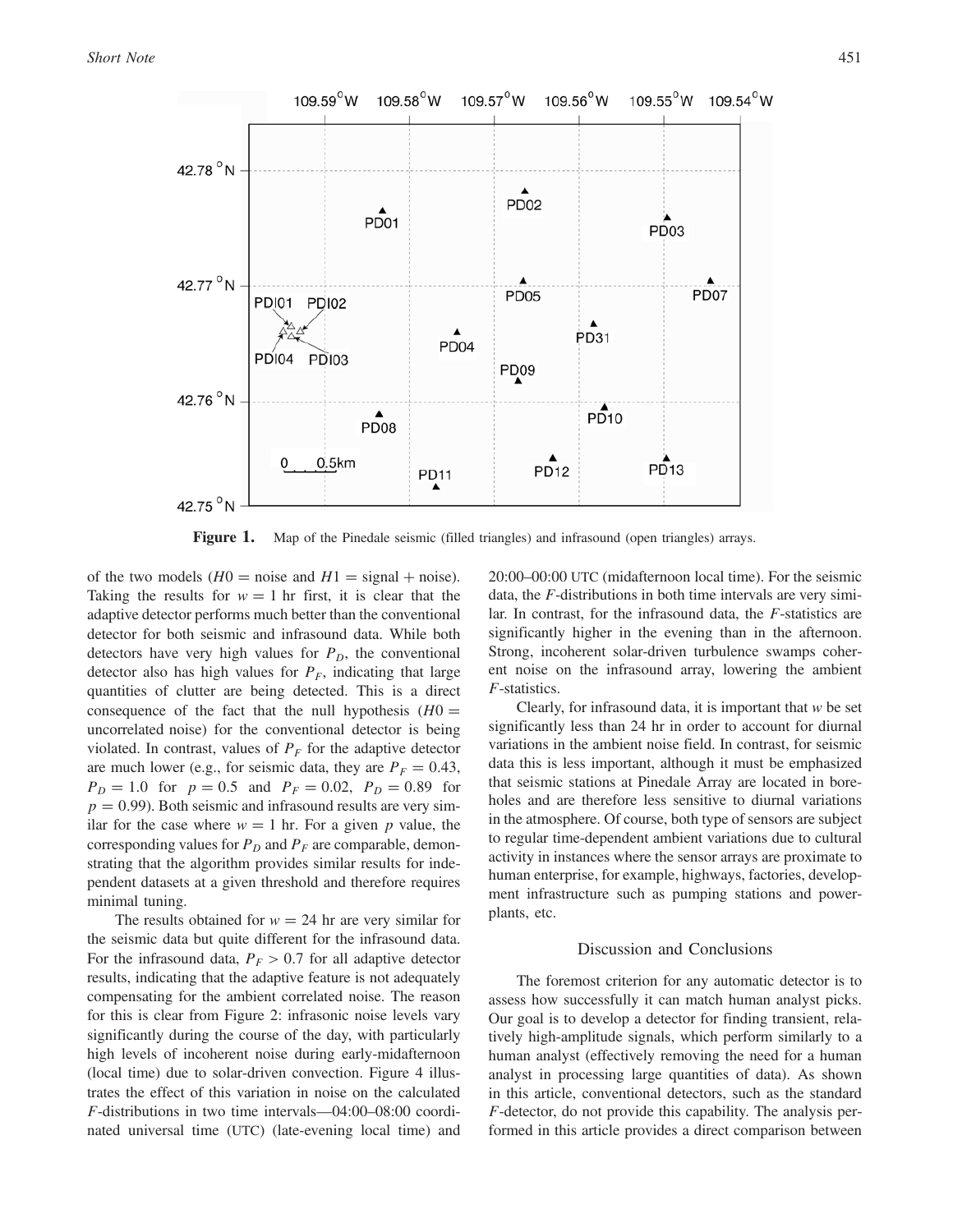

Figure 2. Seismic (top) and infrasonic (bottom) array data recorded at Pinedale on 6 November 2007. Each waveform is bandpass filtered from 1 to 5 Hz. Amplitudes are normalized by the maximum amplitude on each trace. Boxes enclosed by dashed lines highlight the time windows used for computing  $F$  distributions shown in Figure 4.

human analyst picks and automatic picks for the adaptive  $F$ -detector and for the conventional  $F$ -detector. Because this analysis assumes that we know signal start and end times a priori, it should be emphasized that, in this study, we are only estimating the ROC curves. However, this analysis confirms that the adaptive  $F$ -detector performs very similarly to a human analyst, whereas the conventional F-detector performs comparatively poorly for both seismic and infrasound data.

In the Introduction, we identified three additional criteria of importance in developing our automated detection algorithm. The first criterion, that our detection algorithm require minimal tuning, is satisfied in two ways: (1) the results shown in Figure 3 demonstrate that for a typical range of p-value thresholds used in hypothesis testing (i.e., 0.01– 0.05), the values of  $P_D$  and  $P_F$  are comparable ( $P_D > 0.87$ ,  $P_F < 0.15$ ) for independent seismic and infrasound datasets (assuming  $w$  is set appropriately); and (2) the detector adapts to variable ambient noise, removing the need to manually



Figure 3. ROC curves for adaptive (stars) and conventional (cir-<br>cles) detectors for both infrasound (filled symbols) and seismic (open symbols) data. The top panel is for a long-term window (w) of 1 hr and the bottom panel is for  $w = 24$  hr. The equality line  $(P_D = P_F)$  is shown by a dashed line on each panel. The inset plots show zooms on  $P$  (detection) from 0.85 to 1.

adjust thresholds in order to account for changes in noise. The second criterion, that the algorithm can adapt to temporally variable noise, is shown to be satisfied if the adaptive window length is set short enough for infrasound data in order to avoid diurnal variations in noise levels. Finally, although not specifically mentioned in the text, the third criterion (that the algorithm can be applied operationally in near real time) is satisfied. The adaptive F-detector requires minimal additional processing in comparison with the conventional F-detector.

## Data and Resources

Seismic data used in this study can be obtained from the IRIS Data Management Center at www.iris.edu (network code: IM). Infrasound data used in this study were obtained